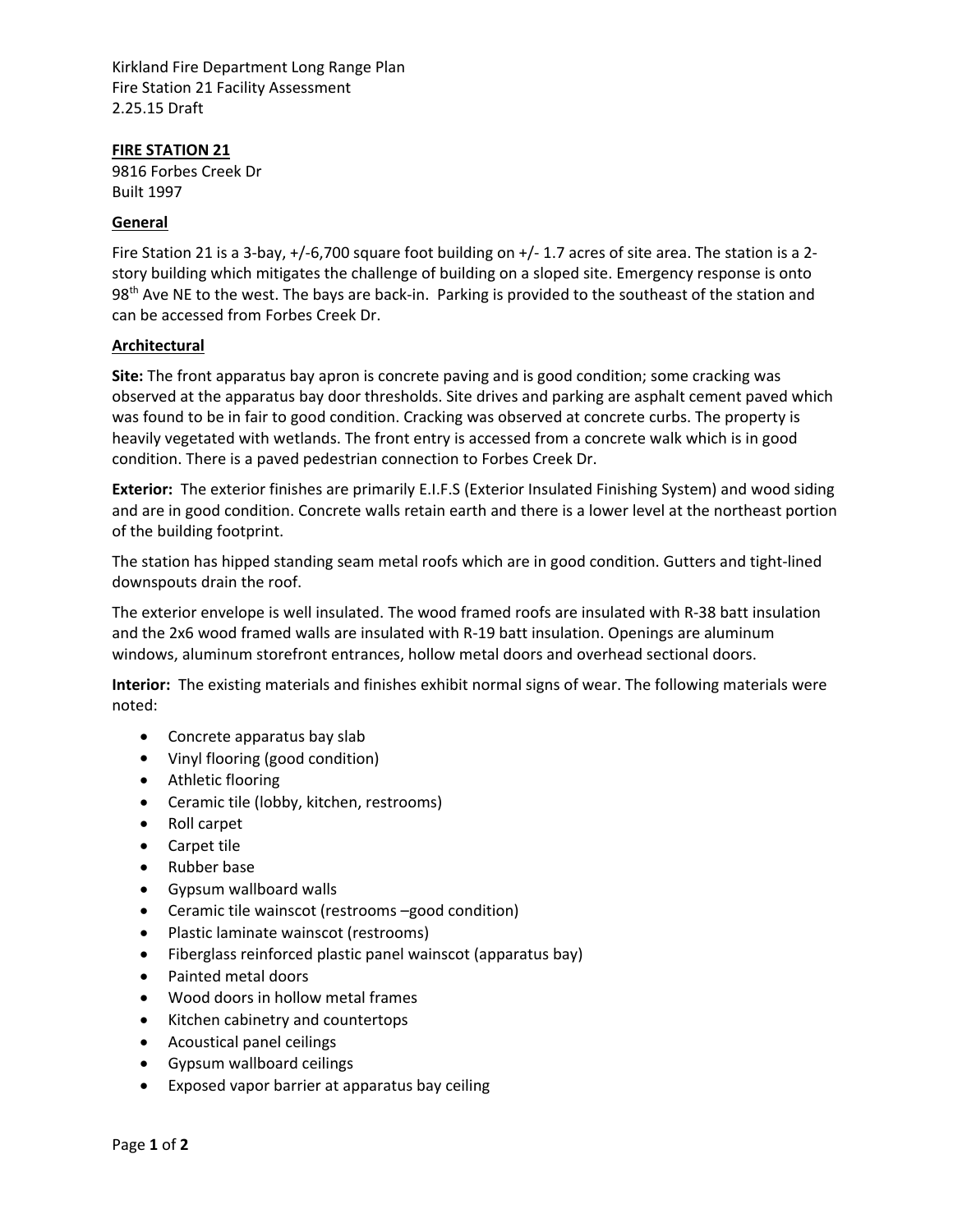Kirkland Fire Department Long Range Plan Fire Station 21 Facility Assessment 2.25.15 Draft

**Programming/Space Planning:** The public entry, lobby, restrooms, offices, work and meeting areas are southeast of the apparatus bay at the upper level. 5 single occupant sleeping rooms, restrooms, showers, the kitchen and dayroom are located to the east of the apparatus bay.

Bunker gear storage, medical gas, a work bench and the extractor are located at the perimeter of the apparatus bay. A laundry alcove and mechanical mezzanine are accessed from the apparatus bay.

The lower level is accessed from a stair in the apparatus bay. The exercise room, storage, fire inspection room, and an equipment room (with a generator and SCBA compressor) are located at this level.

The building is not served by an elevator.

Storage space was found to be insufficient at the station.

### **Code:**

The building is sprinklered.

The building lacks a 1 hour fire resistive separation between the apparatus bay and sleeping rooms (WAC 296‐305‐06507).

For a sprinklered building, the International Building Code (IBC) requires a 1/2‐hour fire partition between sleeping rooms. This does not appear to exist.

Medical gas storage (the oxygen cascade for EMS bottles) in excess of 504 cubic feet must be stored in a 1‐hour room ventilated per the requirements of the International Fire Code (IFC). The medical gas stored in the closet off of the apparatus bay is in excess of the permit limit. The room does not provide a 1‐hour fire barrier and is not ventilated per the IFC. The room would need to be rated and either mechanically ventilated or moved to an exterior wall for passive ventilation. The gas range is served by the required emergency shut‐off and reset. The BBQ does not have an emergency shutoff.

There is no ADA accessible path between the levels of the building, e.g., no elevator.

The building would not meet the current State Energy Code.

### **Also noted:**

- Sleeping rooms are separated by wardrobe lockers which offer little acoustical separation.
- The apparatus bay width does not allow for the 3 foot minimum clearance (with vehicle doors open) at the sides of vehicles required by WAC 296‐305‐06509.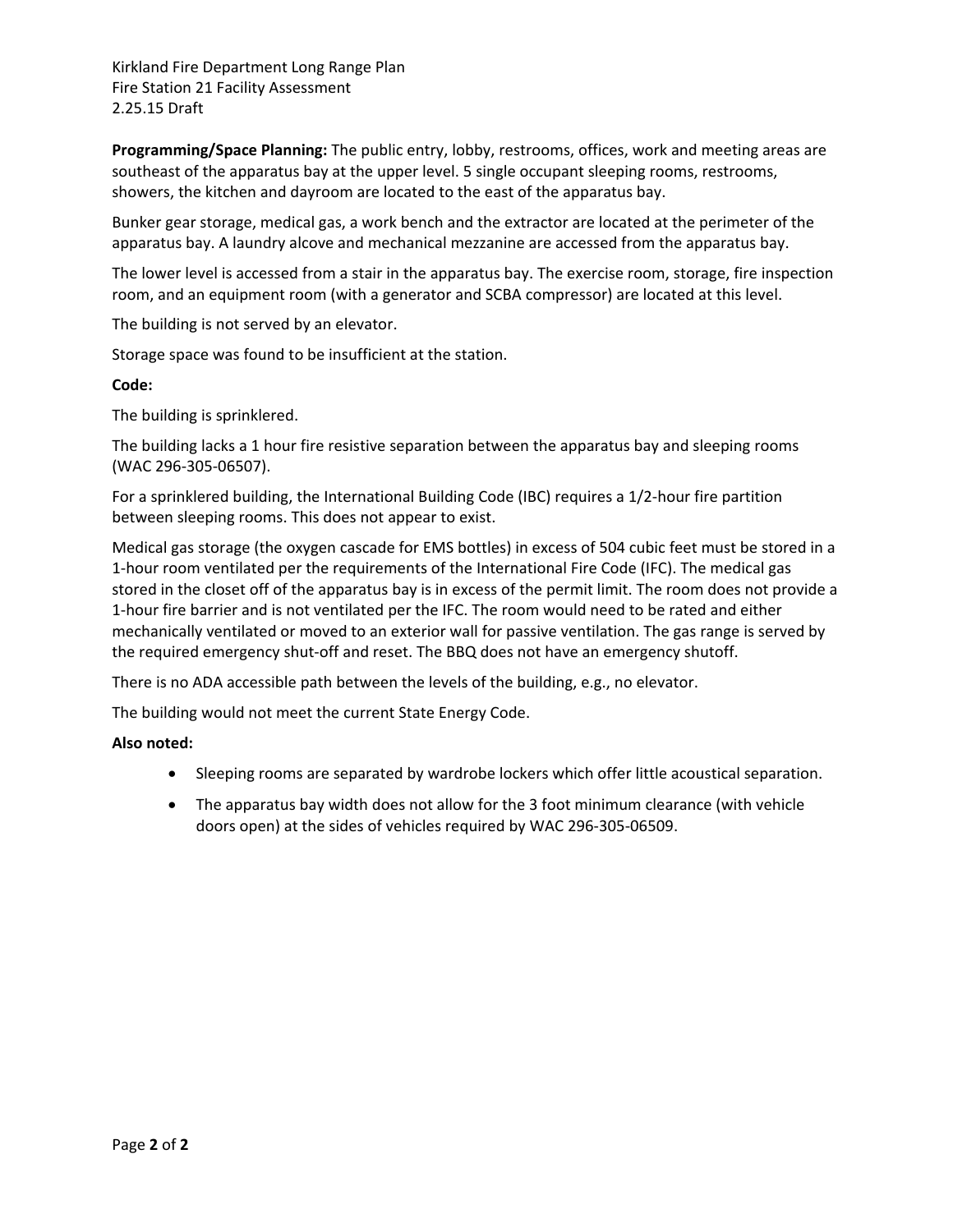### **COUGHLINPORTERLUNDEEN**

STRUCTURAL CIVIL SEISMIC ENGINEERING

May 25, 2022

Brian Harris TCA Architecture & Plan 6211 Roosevelt Way NE Seattle WA 98115

**RE** *Kirkland Fire Stations – District Study*

Dear Brian:

This is a brief letter outlining our findings from a cursory ASCE 31-03 evaluation of Kirkland Fire Stations 21, 22, 25, 26, and 27. We visited the stations on February 25, 2015 with the design team to tour each facility and observe possible deficiencies.

#### **Analysis and Document Review**

These stations were evaluated for general conformance to the requirements of ASCE 31-03, an approved national standard that uses a performance based design methodology for evaluating existing buildings. ASCE 31-03 recommends the use of seismic forces that vary depending on the expected level of performance for the structure. Each station was evaluated to an Immediate Occupancy (IO) performance level, which aims for a very low risk level for life-threatening injuries. In addition, the damage level to the structure is low enough such that only minor repairs are necessary and the building can remain operational following the design seismic event. ASCE 31-03 offers three different levels of analysis, or tiers, to determine a structure's adequacy. We performed a Tier 1 analysis, which is a screening approach that contains a set of conservative evaluation statements that help guide the engineer towards areas of concern.

The evaluation of non-structural items to an Immediate Occupancy performance level was not performed. Non-structural items include, but are not limited to, utilities, fire suppression piping, mechanical and electrical equipment, computer equipment, ceilings, partitions, building contents, hazardous material storage, cladding, glazing, and stairs. All of these items may have significant impacts for the immediate occupancy of the building following a major earthquake.

For your convenience the results of our analysis and associated recommendations for each station below are numbered to correspond with each other. The recommendations could be used to develop preliminary seismic upgrade pricing.

# **Station Observations and Recommendations**

### STATION 21

Built in 1997, this wood framed station is set against a hillside creating a two story space on the north and one story apparatus bay to the south. The apparatus bay slab is 8 inches thick and all other slabs are 4 inches thick. The level 2 wood framed floor consists of 11 7/8 inch I-joist with plywood sheathing. The gabled roof is framed with connector plate trusses. A majority of the exterior walls are both load bearing and sheathed with  $\frac{1}{2}$ inch plywood for shear resistance.

#### **Results:**

1. The west wall of the apparatus bay along grid C.5 exceeds the allowable shear wall stress and may become damaged.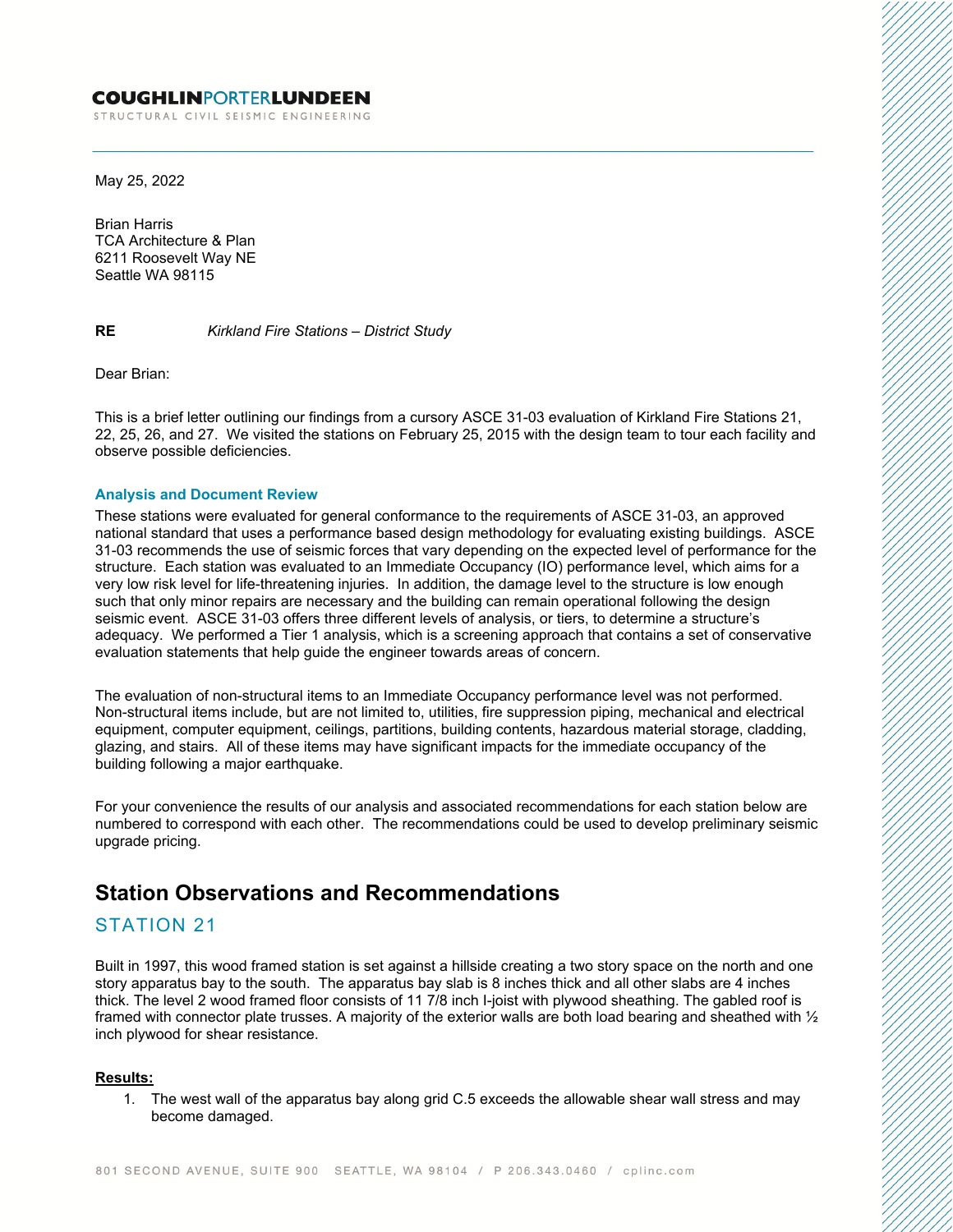2. The low roof diaphragm at grids C.5 and 4 creates a re-entry corner. The existing drawings do not indicate additional reinforcing or straps to transfer shear stress concentrations at this location.

### **Recommendations**:

- 1. Complete a Tier 2 evaluation to further analyze the shear walls around the apparatus bay. It is anticipated that the plywood shear walls on the east elevation along grid C.4 may need added nails to increase capacity.
- 2. Complete a Tier 2 evaluation to further understand diaphragm stresses. It is anticipated that light gage-metal straps and wood blocking will be required at the low roof near grids C.5 and 4.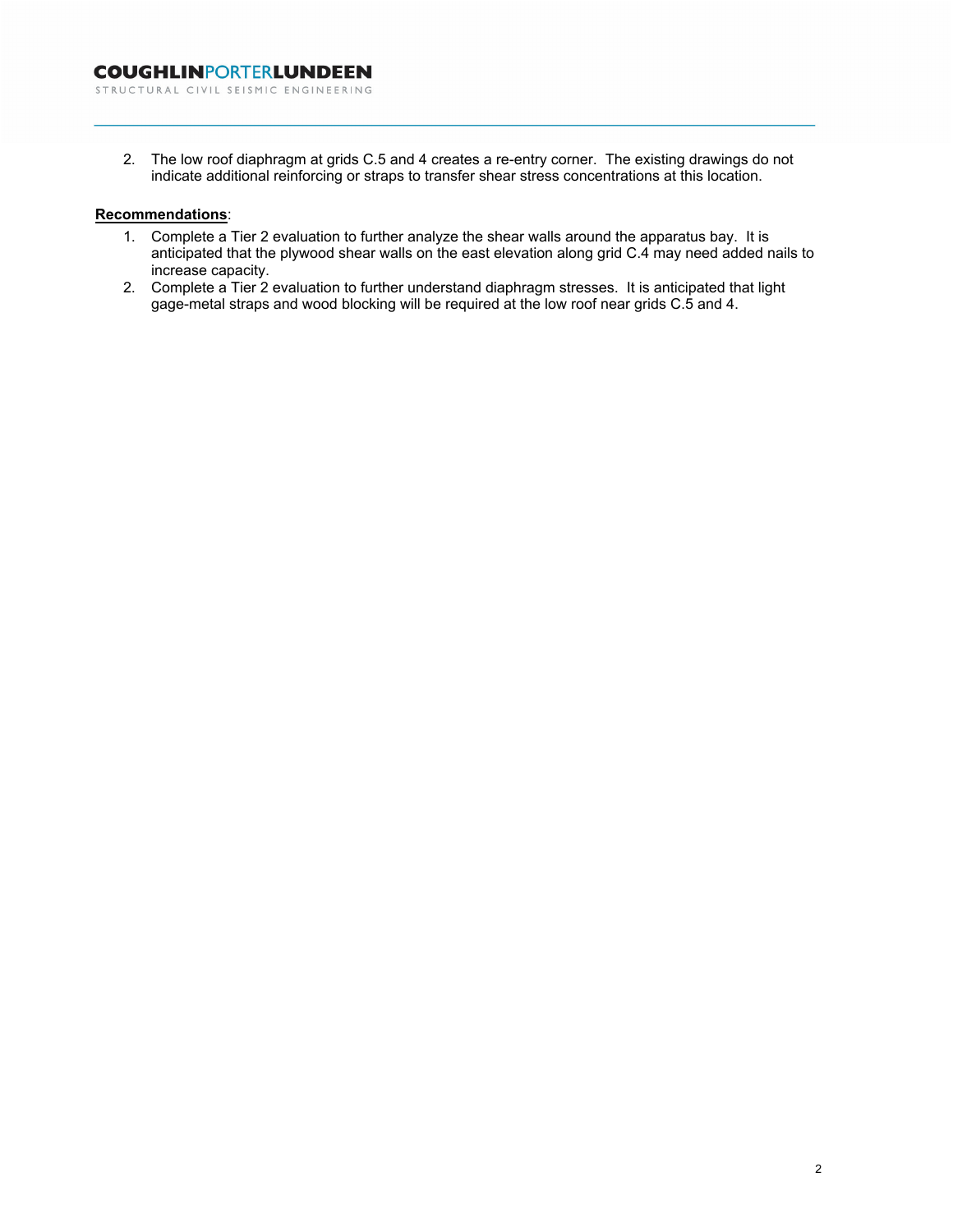**192 Nickerson, Suite 300 Seattle, WA 98109** 

**Tel: 206-285-2966 Fax: 206-285-1045** 



# **Kirkland Fire Station #21**

## **Mechanical Systems Survey**

March 10, 2015

We visited Station #21 on Wednesday February 25, 2015 to evaluate existing mechanical systems and discuss issues relevant to remodel possibilities and usable life span. The following is our report of the existing conditions and relevant discussion items.

# **EXISTING SYSTEMS STATION 21**

### A. **Utilities:**

- 1. Domestic Water and Fire are served by connections off the south side of the building.
- 2. Waste is served by a 4" connection off the East side of the building.
- 3. Gas Natural gas is served by a meter on the Southeast corner of the building.
- B. **Fire Sprinklers:** The building has a sprinkler system. Water is supplied by a 4" connection to the sprinkler riser in the apparatus bay.

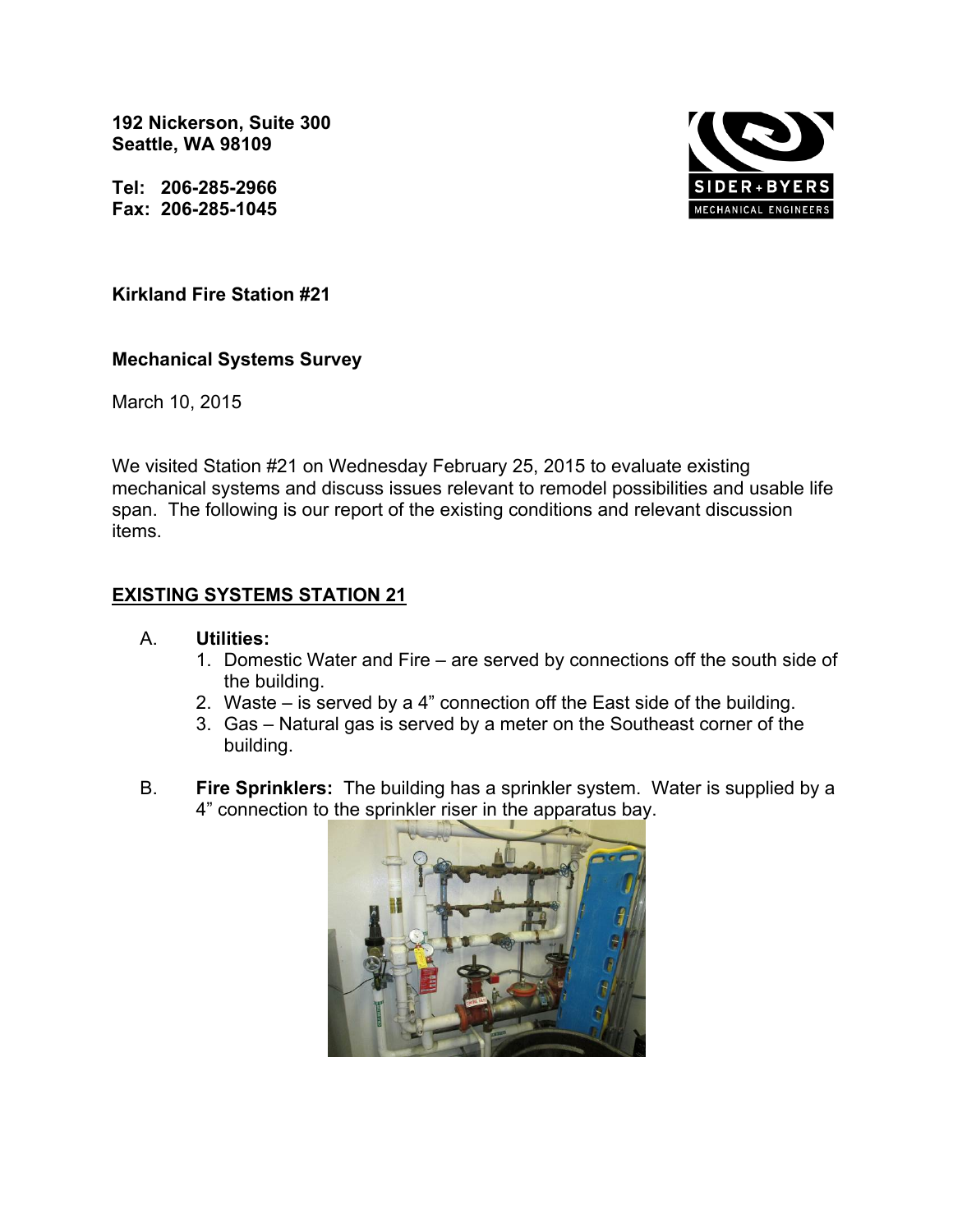Page 2

# C. **Plumbing:**

- 1. Public Restrooms
	- a. Water closets: China, valve type flush, in good condition with ADA grab bars.
	- b. Lavatories: China, wall mounted with single handle faucet, in good condition with ADA trap insulation protection.
- 2. Women's Restroom:
	- a. Water closet: China, valve type flush, in good condition with ADA grab bars.
	- b. Lavatory: China, counter mounted with single handle faucet, in good condition with ADA trap insulation protection.
	- c. Shower: Tiled enclosure with shower curtain, single handle mixing valve, in good condition.
- 3. Men's Restroom:
	- a. Water closet: China, valve type flush, in good condition.
	- b. Urinal: China, flush valve, in good condition.
	- c. Lavatories: China, counter mounted with single handle faucet, in good condition.
	- d. Shower: Tiled enclosure with shower curtain, single handle mixing valve, in good condition.
- 4. Kitchen:
	- a. Sink: Stainless steel, double bowl kitchen sink with insta-hot water supply, single handle pull-down faucet and garbage disposal, in good condition.
	- b. An under-counter dishwasher is located next to the sink.
- 5. Apparatus bay:
	- a. Drains: Each bay has a single floor drain at the center of the bay. These drains are connected to an oil water separator located outside of the East side of the building.
- 6. Utility Room:
	- a. Service Sink: Stainless steel sink dual handle faucet, in good condition.
	- b. Washer: Residential clothes washer with laundry box.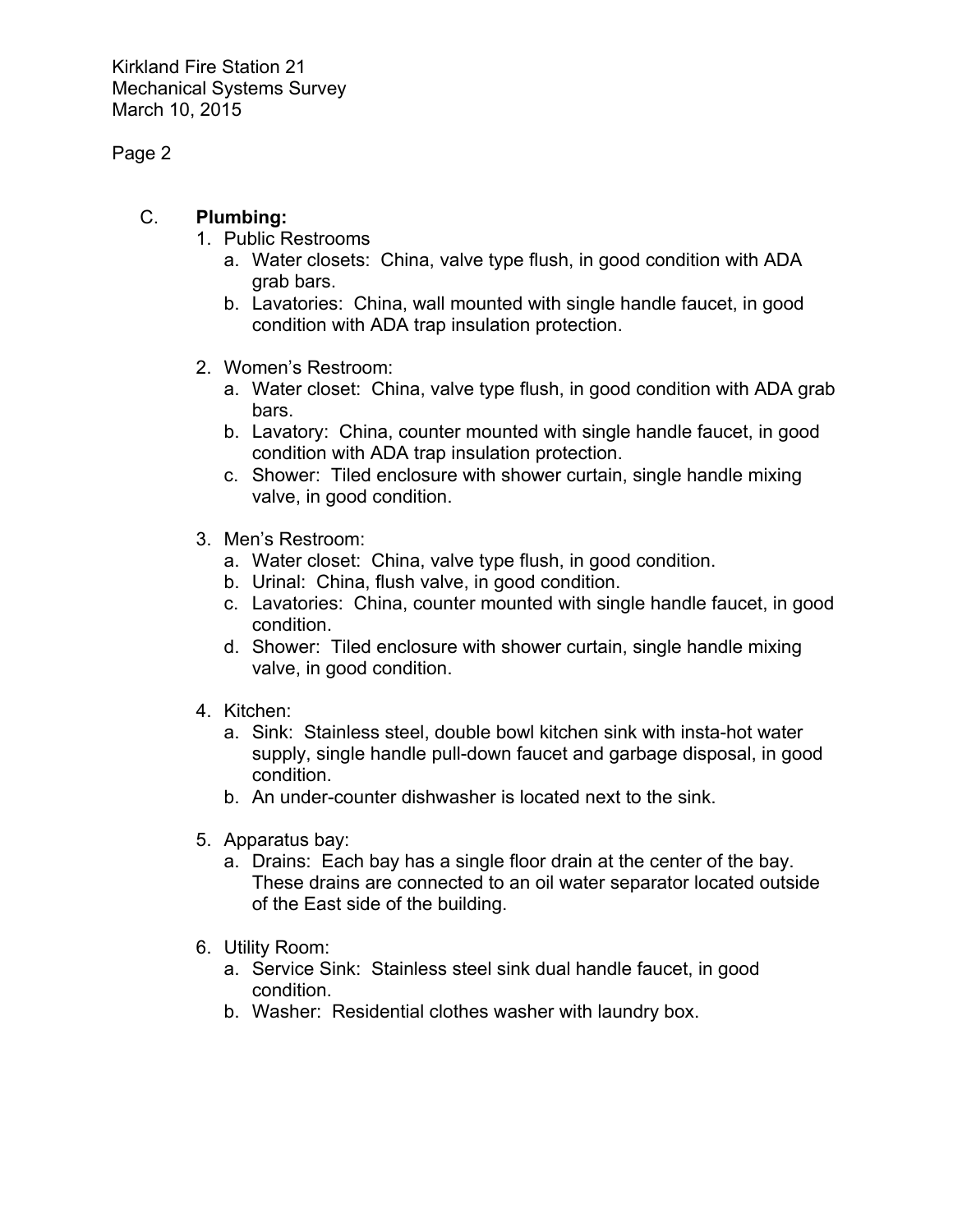Page 3



7. Compressed Air: A 35 gallon horizontal tank with mounted compressor rated at 125 PSIG is located in the mezzanine. In good condition.

- 8. Piping: The domestic water service pipe that was visible is copper. Piping is in good condition.
- 9. Domestic hot water: The plumbing fixtures are served by a 125 gallon natural gas fired commercial water heater. The water heater was manufactured in 1997 but appears to be in fair condition.

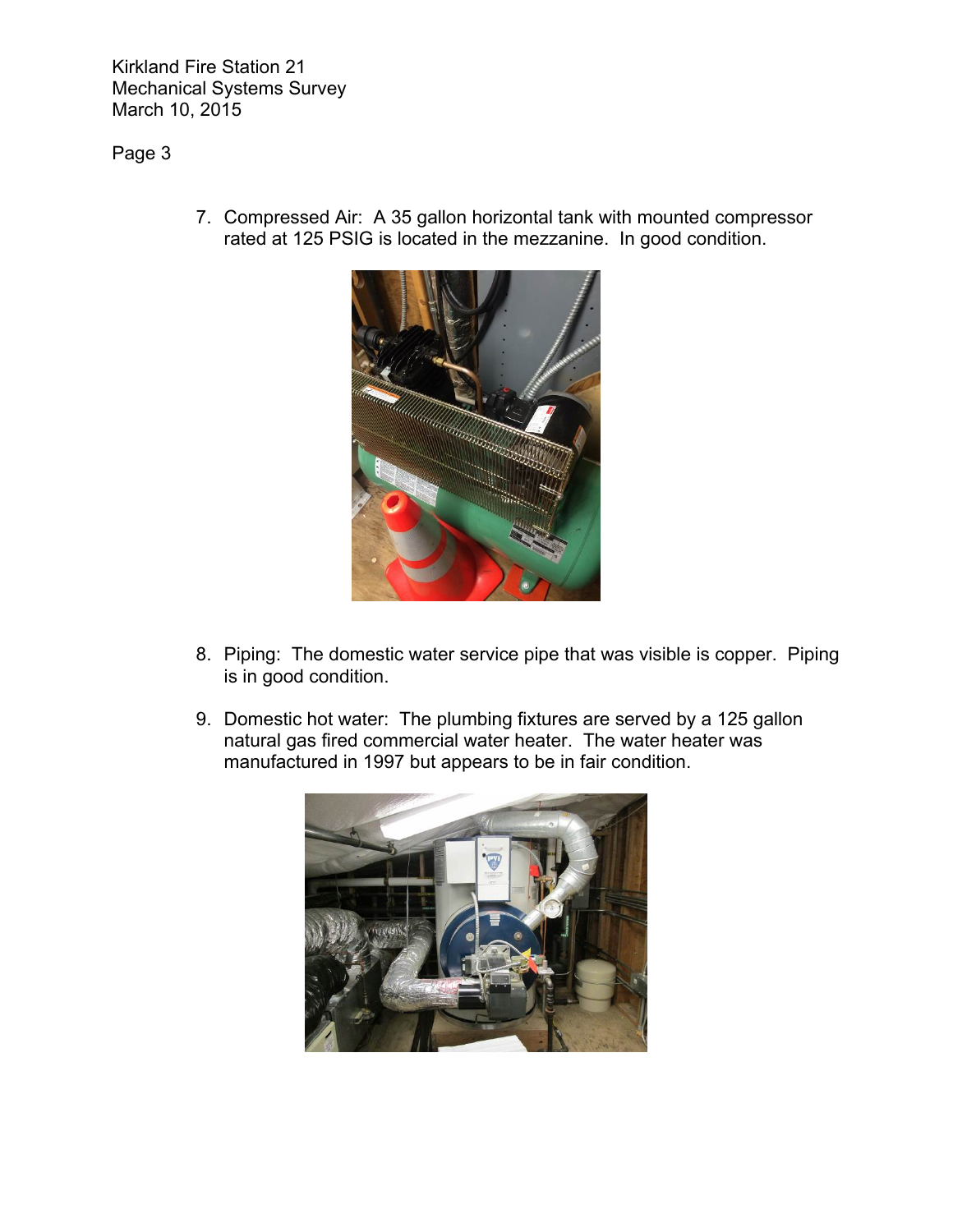Page 4

# D. **Heating, Ventilation and Air Conditioning (HVAC):**

1. HVAC Systems: The building has three gas furnaces with split DX cooling. One system serves the dorms and main corridor. A second system serves the office spaces and the building entry. The third system serves the kitchen and day room. The DX cooling outdoor condensing units are located outside at the northeast corner of the building. The furnaces and the condensing units are in poor condition.



- 2. Refrigerant: All systems use R-22 refrigerant.
- 3. Ventilation: All three furnaces have outdoor air intake capabilities.
- 4. Radiant Heating: The apparatus bay is heated by overhead radiant vacuum tube system, in fair condition.
- 5. Heat Pumps: Three through wall heat pumps provide heating and cooling for the fitness area, the lower level storage space, and the meeting room. The heat pumps are in poor condition.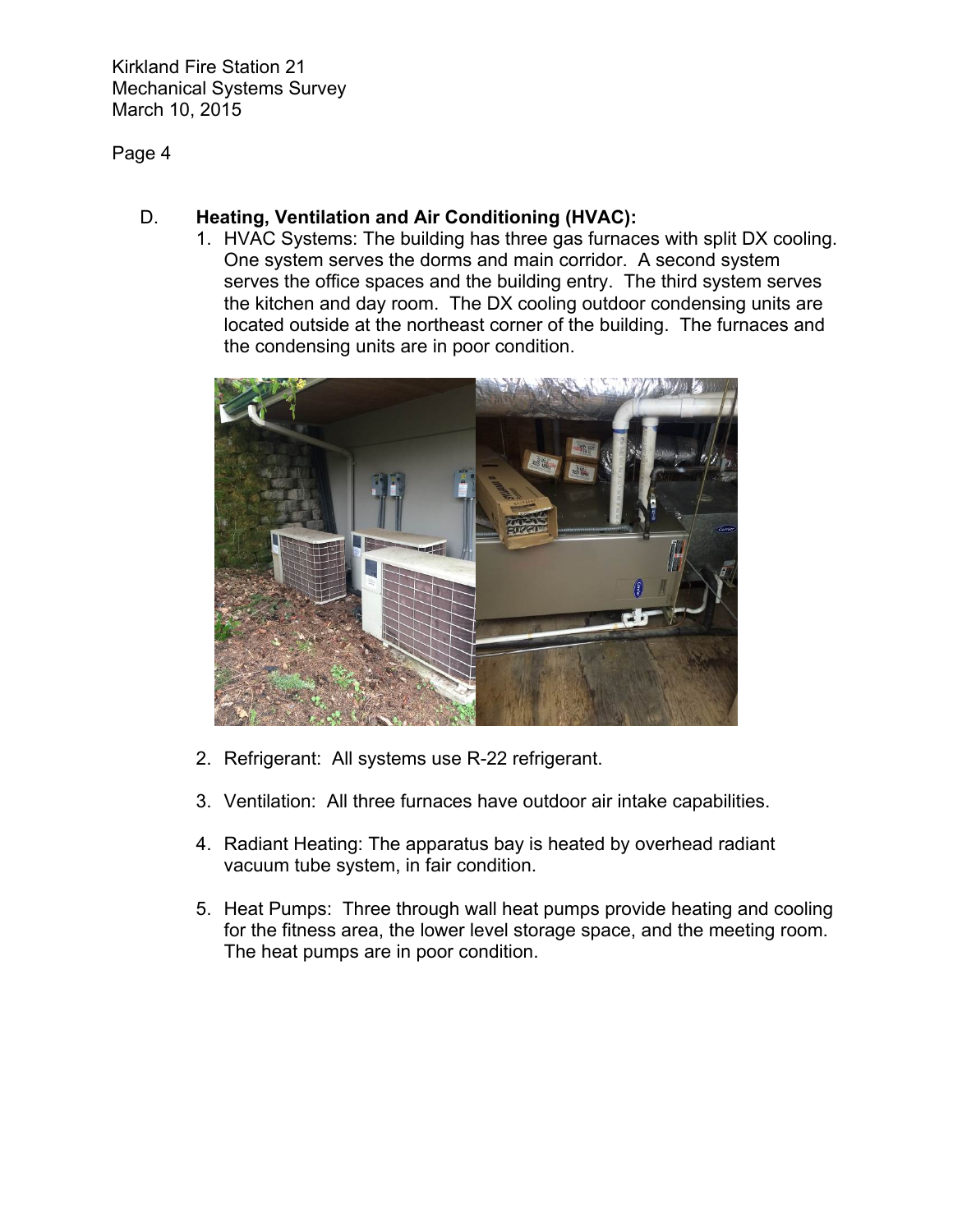Page 5



- 6. Exhaust:
	- a. The public restrooms are each provided with an exhaust fan control by a separate switch.
	- b. The dormitory restrooms are provided with an exhaust fan controlled by a programmable thermostat that is on during occupied hours.
	- c. The kitchen range is provided with down draft exhaust.
	- d. The utility/laundry room is provided with an exhaust fan.
	- e. General exhaust in the apparatus bay is provided by two side wall propeller exhaust fans.
	- f. Exhaust of the lower level spaces is provided by three independently switched exhaust fans.
	- g. No source capture vehicle exhaust is present in the Apparatus Bay.

# **MECHANICAL IMPROVEMENT DISCUSSION**

# **A. Operational Related:**

- 1. Plan on providing new HVAC systems for any building addition, as the existing systems are not expandable.
- 2. We recommend that any future building remodel replace the HVAC system with commercial/institutional equipment which can provide:
	- i. Longer equipment life.
	- ii. Additional zoning for comfort and individual control in sleep rooms.
	- iii. Better ventilation (exhaust, outside air supply and filtration) for improved indoor air quality.
	- iv. Quick space temperature adjustment for firefighter recovery and rehab.
- 3. We recommend providing a Bunker Gear Storage room to extend life and effectiveness of gear by storage in a dark environment. This space should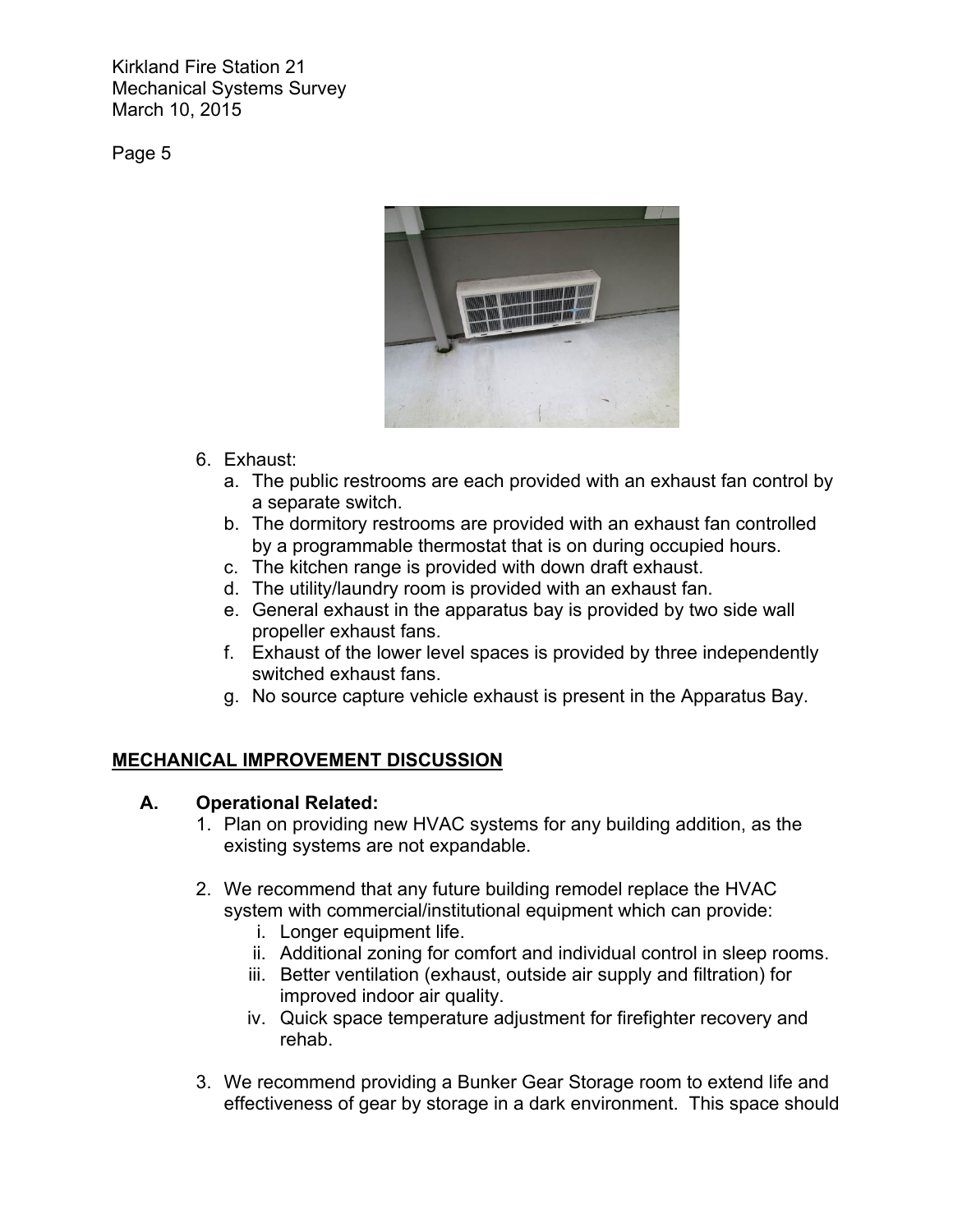# Page 6

have exhaust to remove odor and moisture and heat to promote moisture evaporation.

- 4. Plan on providing a vehicle exhaust capture system such a Nederman or Plymovent with overhead rails, trolley and tailpipe nozzle. (Such ventilation would be required in a new station per WAC 296-305- 06511(4).)
- 5. Plan on providing commercial grade kitchen hood and exhaust to capture cooking grease and contain kitchen odors.
- 6. Plan on providing plumbed emergency eye wash in decon room.
- 7. Plan on providing separate decon and laundry facilities.

## **B. Maintenance Related:**

- 1. The mechanical systems are of a 1997 vintage and approaching the end of useful life. Replacement or upgrade should be anticipated in the next 3 years.
- 2. The condensing units which use R-22 refrigerant cannot be directly replaced due to the phase out of that refrigerant. When considering replacement of refrigerant equipment, it will need to be a newer refrigerant like R-410a. This will necessitate replacing not only the exterior condensing unit but also the indoor coil and refrigerant piping all at the same time.
- 3. The exterior refrigerant pipe insulation is in poor condition and should be replaced and provided with aluminum jacket or galvanized sheet metal cover for protection.
- 4. While individual restroom exhaust fans can be replaced as necessary, we would recommend common in-line or roof mounted exhaust fan(s) with ceiling grilles in each restroom. This arrangement would provide better ventilation control and a longer equipment life expectancy than residential style exhaust fans.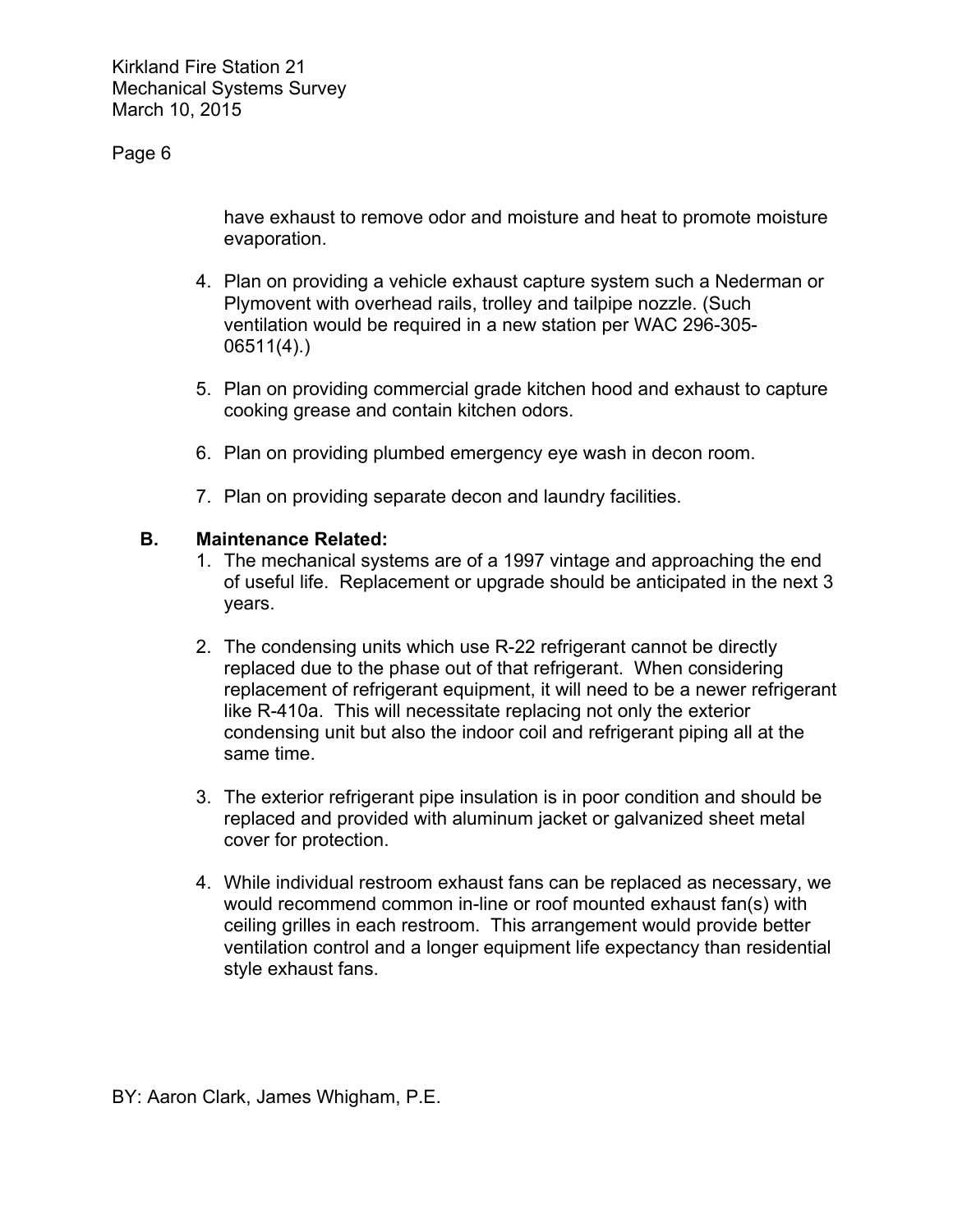# *Fire Station 21*

### **Fire Station 21**

| Address:            | 9816 Forbes Creek Drive, Kirkland |
|---------------------|-----------------------------------|
| Built:              | 1998                              |
| General:            |                                   |
| Documents reviewed: | No Record Electrical Drawings     |

### **Electrical Systems**

### **Assessment**

### Power

- The service switchboard and branch circuit panels were manufactured by Square D and are in good condition.
- The service voltage to the building is 400A 208Y/120 volts, 3-phase, 4-wire and originates from a PSE transformer (location unknown).
- The service switchboard has three main disconnects with three spaces.
- The service disconnects are circuit breakers.
- Clearance is maintained in front of electrical panels per the NEC.
- The facility does not contain any step-down transformers.
- The receptacles are grounding-type and were spot-tested. GFCI-type receptacles are present where required by code.

### Optional Standby Power

- The generator is original to the building. It is 50 kW/60 kVA diesel genset with an output circuit breaker. The generator is an Katolight and is in good condition.
- The generator is classified as an optional standby (NEC 702) system.
- The panels connected to the generator include circuits feeding general lighting, receptacles, overhead doors and selected mechanical equipment.

### Lighting

 The majority of the lighting fixtures in the facility have T‐8 lamps and are in good condition.